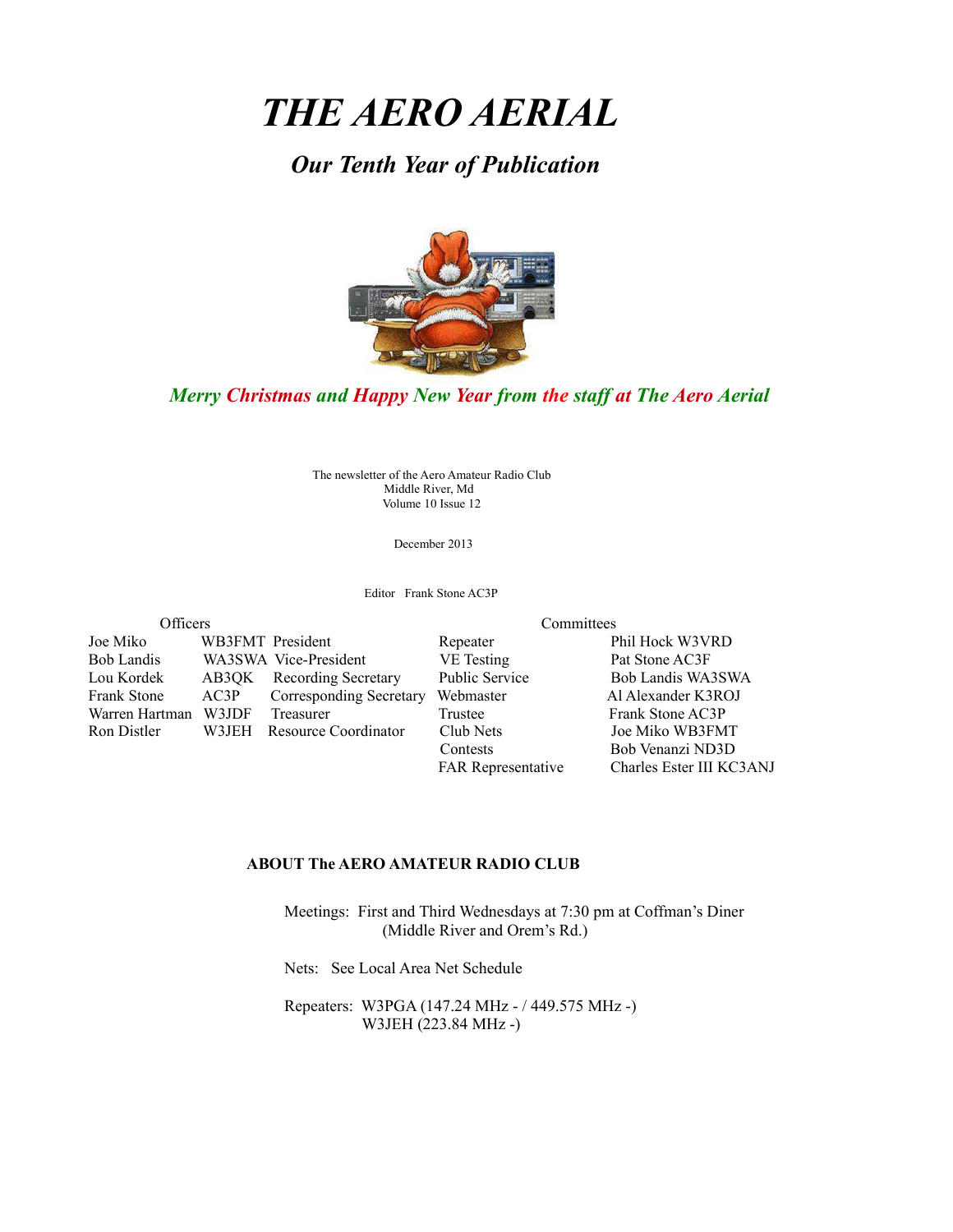## **LOCAL AREA NETS**

| Day                  | Time              | <b>Frequency (MHz) NET NAME</b> |                                  |  |  |
|----------------------|-------------------|---------------------------------|----------------------------------|--|--|
| Daily                | $9 - 10$ am       | 145.33                          | <b>ORIOLE</b> Net                |  |  |
| Daily                | 6 pm              | 3.820                           | Maryland Emergency Phone Net     |  |  |
| Daily                | $6:30 - 7$ pm     | 146.670                         | <b>Baltimore Traffic Net</b>     |  |  |
| Daily                | 7 pm and 10 pm    | 3.643                           | Maryland/DC/Delaware Traffic Net |  |  |
| $2nd$ Tues           | $7:30 \text{ pm}$ | 146.670                         | Baltimore County RACES Net       |  |  |
| $2nd$ Wed.           | 8 pm              | 28.445                          | <b>AERO ARC Net</b>              |  |  |
| $4th$ Wed            | 8 pm              | 147.240                         | <b>AERO ARC Net</b>              |  |  |
| 5 <sup>th</sup> Wed. | 8 pm              | 449.575                         | <b>AERO ARC Net</b>              |  |  |

# **AERO NET REPORT**

#### **28.445 MHz: WB3FMT (NCS) W3JEH KA3SNY AC3P**

#### **147.24 MHz: WB3FMT (NCS) W3VRD KB3JVP AC3P AB3QK KA3VAE KC3ANJ KC3APF**

#### **449.575/223.84 MHz. AC3F(NCS) KB3VAE W3JEH KA3SNY KC3ANJ KB3QAX**

# **Station Activities**

The WX Station at **AC3F** evidently was collateral damage during the JUNO experiment. Thirty second key downs on 10 meters at 100 watts may have done it in. Welcome back **W3VRD.** Congrats to new great-uncle **WB3FMT**. **KC3ANJ** and **KC3APF** tested the waters of contesting with **ND3D**.

## **Dues Are Due**

It's that time again. Treasurer Warren wants you. The club dues are due at the first meeting in January. Due for 2014 remain at \$24 for regular membership and \$2 for family members.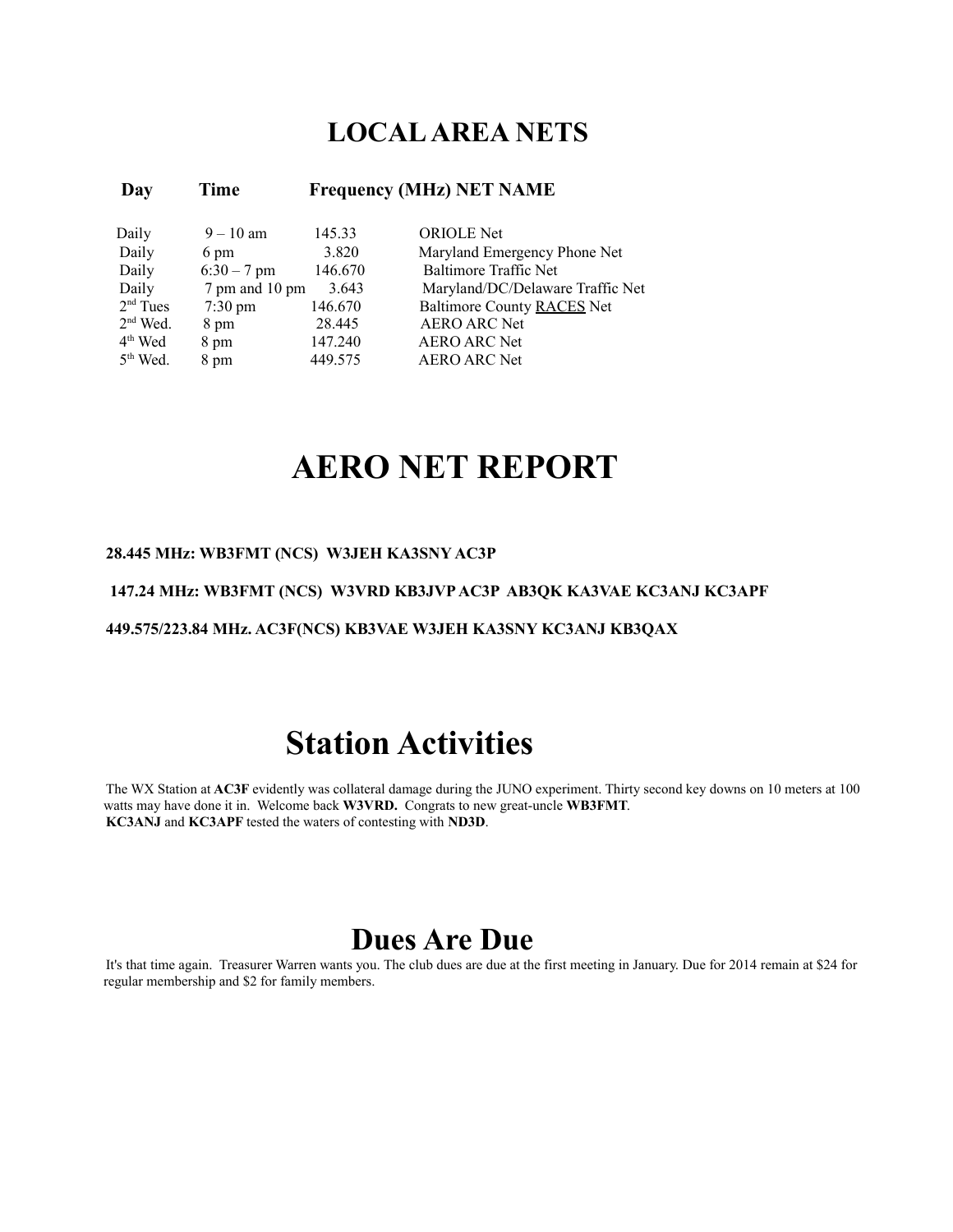## *AERO AMATEUR RADIO CLUB 33 DAYS AND 33 NIGHTS OF FUN*

#### *REVISED November 20, 2013*

**When:** 0000 UTC Sunday 01 January 2014 (1900 EST Saturday 12/31/13) to 2359 UTC Sunday, 02 February 2014 (1859 EST Sunday 2/02/14)

- **Eligibility:** All current AERO members.
- **Station:** You may operate from any amateur radio station…from your home, a guest's home, terrestrial mobile, maritime mobile, aeronautical mobile, here or abroad. *A station may even be operated remotely!*
- **Bands & Modes:** Work any legal mode and band allowed by your license class. Echo Link and IRLP contacts are *not* permitted. Repeater contacts *are* OK.
- **Scoring:** One (1) point per CW contact. Two (2) points per AM contact Three (3) points per SSB or FM contact Four (4) points per RTTY contact Five (5) points per DIGITAL contact Six (6) points per SSTV contact Ten (10) points per ATV contact

#### **Bonus Points:**

| Any contact via remote operation           | 100 points per contact                  |
|--------------------------------------------|-----------------------------------------|
| Any contact above the 70 cm band           | 250 points per contact                  |
| Any satellite contact                      | 500 points per contact                  |
| Any EME (earth-moon-earth) contact         | 1000 points per contact per team member |
| Any HAR (high altitude ballooning mission) | 100K points per mission per team member |

- **Other Info:** The same station may be worked any number of times. Winner(s) of this contest will run the contest next year.
- **Results:** E-mail log sheets to nd3d at arrl.net by Sunday February 9, 2014. Contest results will be reported at the February20, 2014 meeting of the AERO Club!

## *HAVE FUN - - TRY SOMETHING NEW !*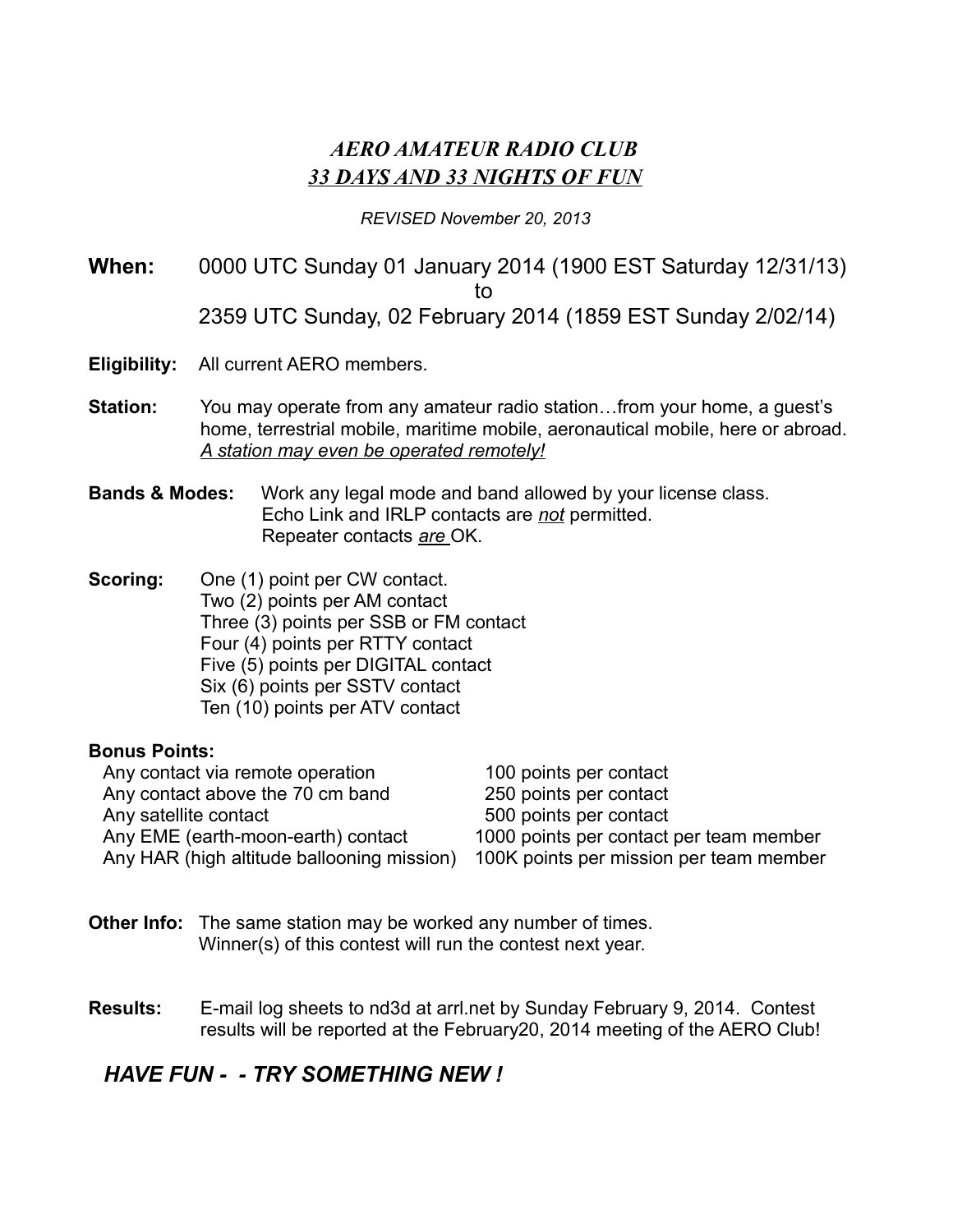## *Antenna Maintenance Follies by AC3P*





*Mini Quad on roof with 2 meter/440 Yagi and Butternut H6V Cushcraft Dual Band Ringo stacked above.* 

With cold weather looming I thought it would be a good idea to do some maintenance on the antenna farm at the AC3F/AC3P communications complex. In question were the 2 element hybrid mini-quad and the Butternut H6V Vertical.

With the 2 element antenna mounted on the roof, I enlisted the aid of my son, KB3BUW to climb onto the roof and inspect the beam. Upon looking at the 11 foot driven element, he found some connection that he thought were corroded and in need of cable replacement. He then proceeded to dismantle the driven element from the boom but before that he needed to remove the boom's end cap. At this point a torrent of water gushed from the boom. My belief that the purpose of the end boom caps was to prevent water leakage was dispelled.

After Tim, lowered the driven element down the ladder, I inspected the connections. They were loose but the corrosion wasn't too bad. So after some cleaning and tightening the lugs Tim raised the element back to the roof and re-bolted it to the boom.

After the work was completed, I ran several tests. The antenna which for the last few years exhibited erratic S.W.R. Readings had stable reading on all bands. In fact the S.W.R. On 20, 15, 12 and 10 meters was under 2:1. On the other hand the 17 meter reading was higher than 3:1 as was the 6 meter reading, but both could be accommodated with a trans-match.

After testing, I was able to complete QSOs on 10 meters to Scotland and Alaska and on 12 meters to Cuba.

Satisfied with the results with the beam, I turned my attention the Butternut. Since the vertical is ground-mounted, I took this project on myself. The vertical has several sections that are bolted together. Also, there is an 11-foot wire stub that is attached to stand-off. Finally the RG-11U had corroded badly and needed replacing.

Murphy shows up.

First a trip to Baynesville Electronics revealed there was no RG11 in stock. Fortunately I was able to find the "safe place" where I had stored a run of the coax years before. So I prepared the matching stub, soldering the lug nuts to one end and a PL-259 to the other.

But Murphy was not to be deterred. While dis-assembling the bolted sections, several of the stand-offs for the 15 meter section broke. With that the process came to a halt.

I called in Pat AC3F, to repair the stand-off. With her extensive experience in crafting, she was able to superglue the insulators so that the breaks were virtually undetectable.

With the repairs to the cable and the insulators finished, I proceeded to clean all the joints and replace corroded hardware where needed. I then placed the H6V back on its mount.

Later that evening AC3P went on 40 meter CW and sent out a CQ. A French station returned a call and reported a 559 RST. Other bands were checked and the trans-match was able to handle 160 through 6 meters with no problems.

With that the antenna maintenance is complete. Now to keep our fingers crossed that there are no ice storms to challenge the AC3F/AC3P antenna farm through the coming winter.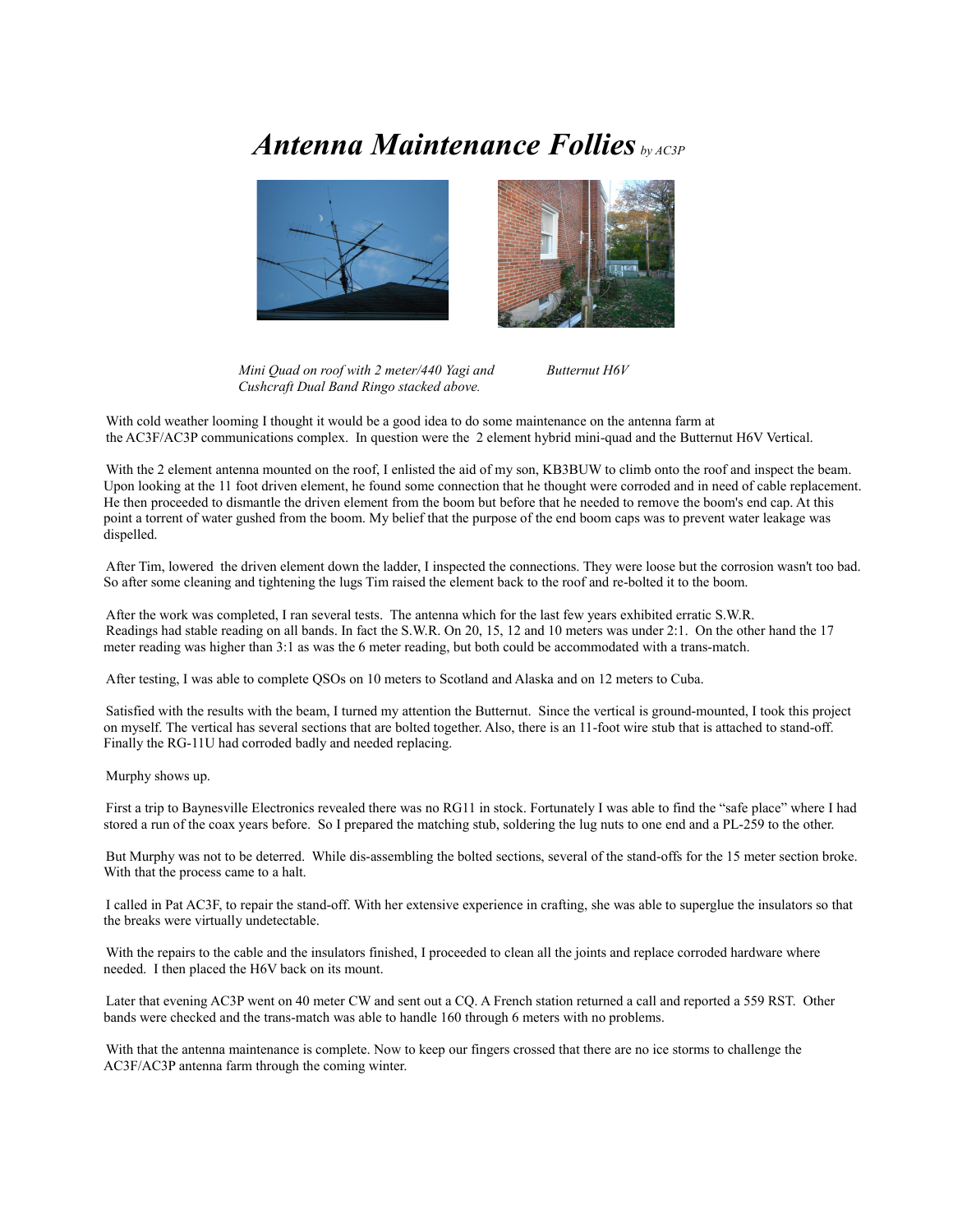## **From T-MARC**

October 2013 Applications in Process:

KB3AVZ - Received Application for Coordination for 2 meter pair in Oakland,Md. Sent Notice of Proposed Coordination to neighboring coordination groups. Sent Construction Coordination for 146.7000-. Received notice that repeater is in operation. Sent Final Coordination

 KA4DCS - Received request for change of frequency to un-published UHF repeater in Washington, D.C. Sent Notice of Proposed Coordination for UHF pair to neighboring coordination groups.

Sussex ARA - Received application for move of 145.2500 from Bethany Beach to Selbyville, Delaware. Sent Notice of Proposed Coordination to neighboring coordination groups.

AE4ML - Received notice that 442.5750+ is operational at Madison, Va. Sent Final Coordination

 E-STAR Reagan - Received Application for Coordination for narrowband VHF pair in Washington, D.C. Sent Notice of Proposed Coordination to co-channel and adjacent channel systems in TMARC area and also to neighboring coordination groups. Initial proposed pair withdrawn.

 K3OCM - Received Application for Coordination for narrowband UHF pair in Mechanicsville, Md. Sent Notice of Proposed Coordination to neighboring coordination groups.

Network Engineers Repeater Assoc. - Received applications for link at Fork Mtn., Va. and Front Royal, Va. Sent coordinations.

 N3VSI - Received Application for Coordination for UHF pair in Edgewood, Md. Proposed system would be rather low profile. Recommendation was to utilize SNP pair of 447.8750-.

On Air Status Requests sent to:

| 51.9000-    | K <sub>5</sub> JMP | Stafford, Va.            |
|-------------|--------------------|--------------------------|
| 53.1300-    | Alex RC            | Alexandria, Va.          |
| 53.5700-    | <b>AMROS</b>       | New Castle, Del.         |
| $442.4000+$ | K7SOB              | Moorefield, W.Va.        |
| $444.4250+$ |                    | McHenry ARC McHenry, Md. |
| $444.6000+$ | Alex RC            | Alexandria, Va.          |
| $444.7500+$ | K7SOB              | Berkeley Springs, W.Va.  |
| 447.1750-   | <b>BEARS-DC</b>    | Washington, D.C.         |
| $900$ Link  | <b>AMROS</b>       | Port Penn, Del.          |
|             |                    |                          |

Coordinations Withdrawn / Cancelled:

| 51.9000-  | K5JMP       | Stafford, Va.  |
|-----------|-------------|----------------|
| UHF Link  | Tri-County  | White Oak, Md. |
| 442.6500+ | N3CDY       | Whiteford, Md. |
| 444.4250+ | McHenry ARC | McHenry, Md.   |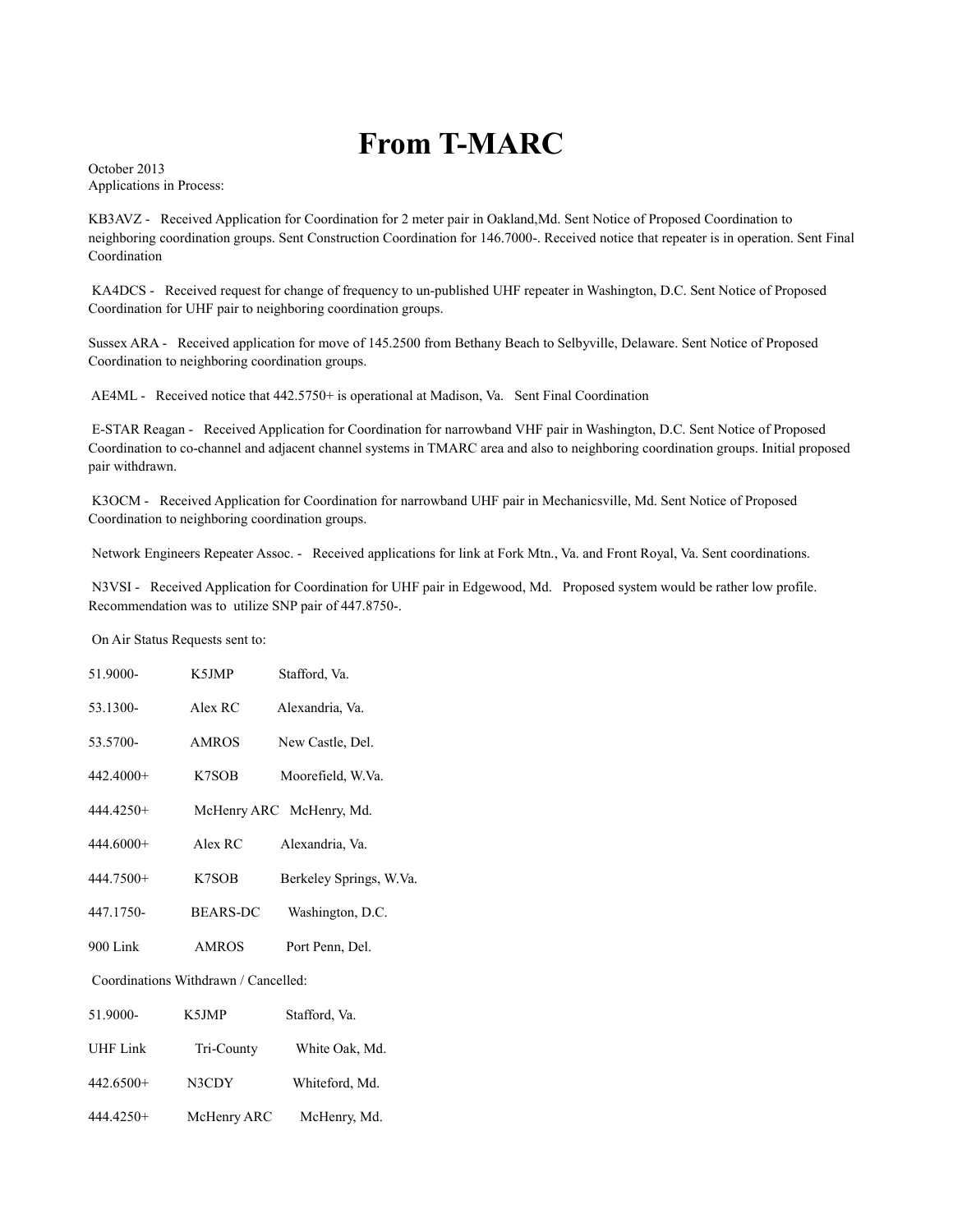Other:

Received 1 Notice of Proposed Coordination for a 900 pair from South East Repeater Association.

Received 1 Notice of Proposed Coordination for a 440 pair from the WesternPa. Repeater Council

T-MARC

The Mid-Atlantic Repeater Council

[www.tmarc.org](http://www.tmarc.org/)

## **Christmas and New Years Cancelled!**

(Club events, that is)

Christmas this year falls on the the 4<sup>th</sup> Wednesday of the month, so the 2 meter Net is cancelled. Coincidentally New Year's Day is the 1<sup>st</sup> Wednesday in 2014 and the club is shifting the January Schedule.

The meeting will be on the 2<sup>nd</sup> and 4<sup>th</sup> Wednesdays while the 10 meter net will be on the 3<sup>rd</sup> Wednesday. The 2 meter net for January is cancelled.

The normal schedule returns in February.

## **A Good Showing**

The official Field Day Results are in and the club made a respectable showing.

The final score for the Aero ARC was 3552 points. Aero placed 72 out of 310 nationally for the 3A Category. The club placed 3<sup>rd</sup> out of 27 in the Atlantic Division and  $2<sup>nd</sup>$  out of 6 for the Maryland/DC Section.

Congratulations and thanks to all who help make FD 2013 a successful endeavor.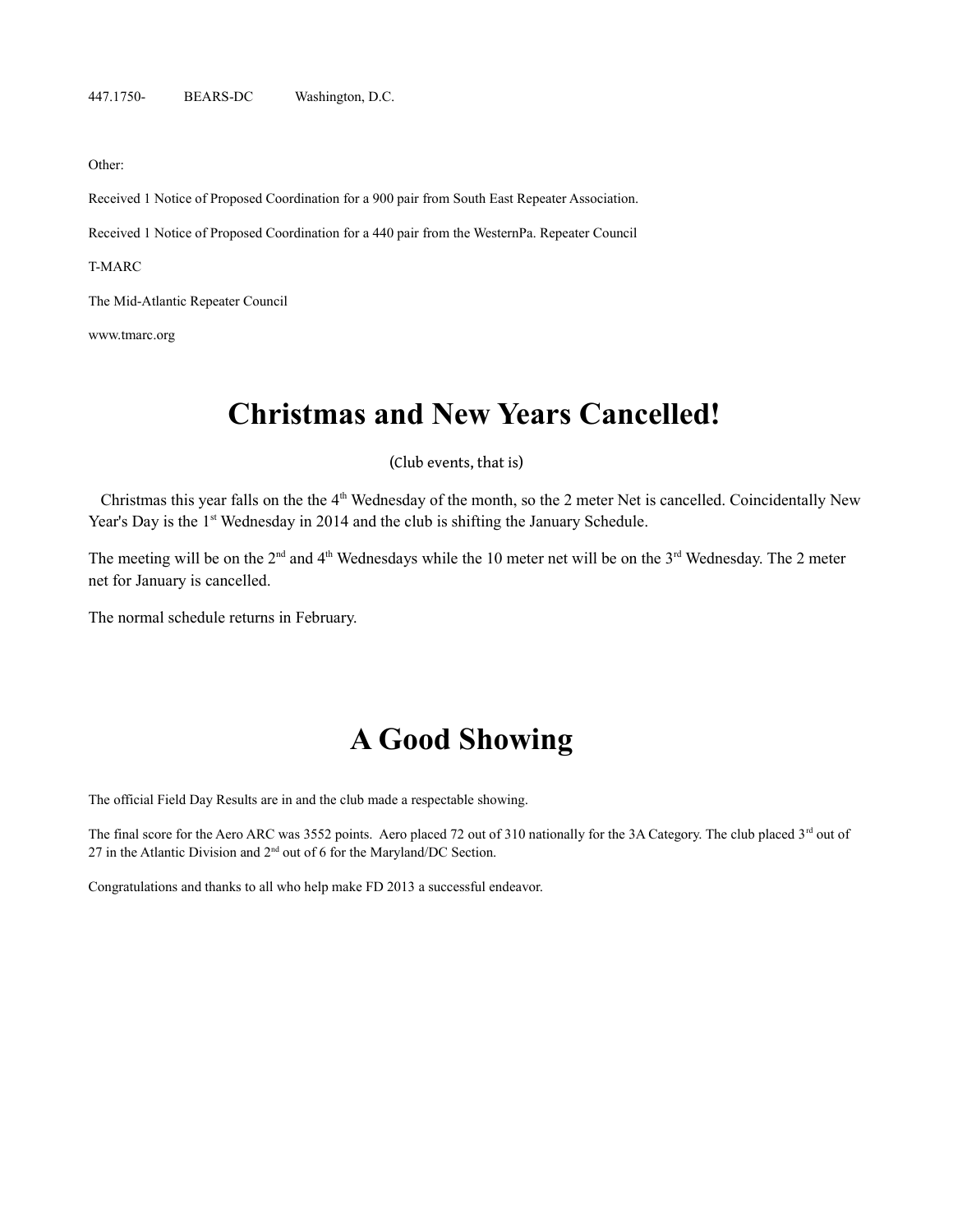## **"The Night Before Christmas", Ham Radio-style** *by Robert J. Long*

'Twas the night before Christmas, when all through the town, The snowstorm was raging, the phone lines were down; The wind it did howl, the tree limbs did crack, I hope that St. Nick isn't forced to turn back. The wife making cookies, the kids making noise, While away in the shack, by my rig I was poised. The finals were glowing, the mike gain was set, I was chasing DX to see what I could get. The bands were all empty, the frequencies clear, Except one lone station that sounded quite near. He was calling CQ and my interest did pique, When he ended transmission with the words, "Old St. Nick". I answered back quickly, I used great dispatch, If this were St. Nicholas, good God, what a catch! We exchanged information, it was really quite graphic, Then he came back and said, "I've emergency traffic!" His reindeer were tired, his elves in a grump, If he didn't land soon, then his sleigh he would dump. I thought very carefully, I thought very hard, Then I gave him directions to my snow covered yard. As he flew past my window, his hair like a mane, He reined in his chargers and called them by name: "Whoa, Anode! Whoa, Cathode! Whoa, Zener! Whoa, Diode! Stop, Heater! Stop, Grid leak! Stop, Bias! Stop, Triode! You're flying too low! you're flying too fast! Look out, you dumb reindeer, his antenna mast!" So into the backyard the reindeer did drop, St. Nick, the elves, and the sleigh went kerplop! Then at the back door, I heard this loud knocking, "Open up in there, or I won't fill your stocking!" As I turned off the light and was leaving the shack, Into the house Saint Nicholas came from the back-- His two-meter rig held to his hip with a strap, "Hams do it in the shack" on the front of his cap. The sack that he carried made his aged brow furrow, And he handed me a card that read, "QSL Via Bureau". His clothes were all sooty, from his shoes to his vest; I felt like a novice taking his test. His fingers were calloused and from what I could tell, This came from a straight key that I'll bet he used well. I offered him coffee, I offered him smokes, I tried easing the tension by telling ham jokes.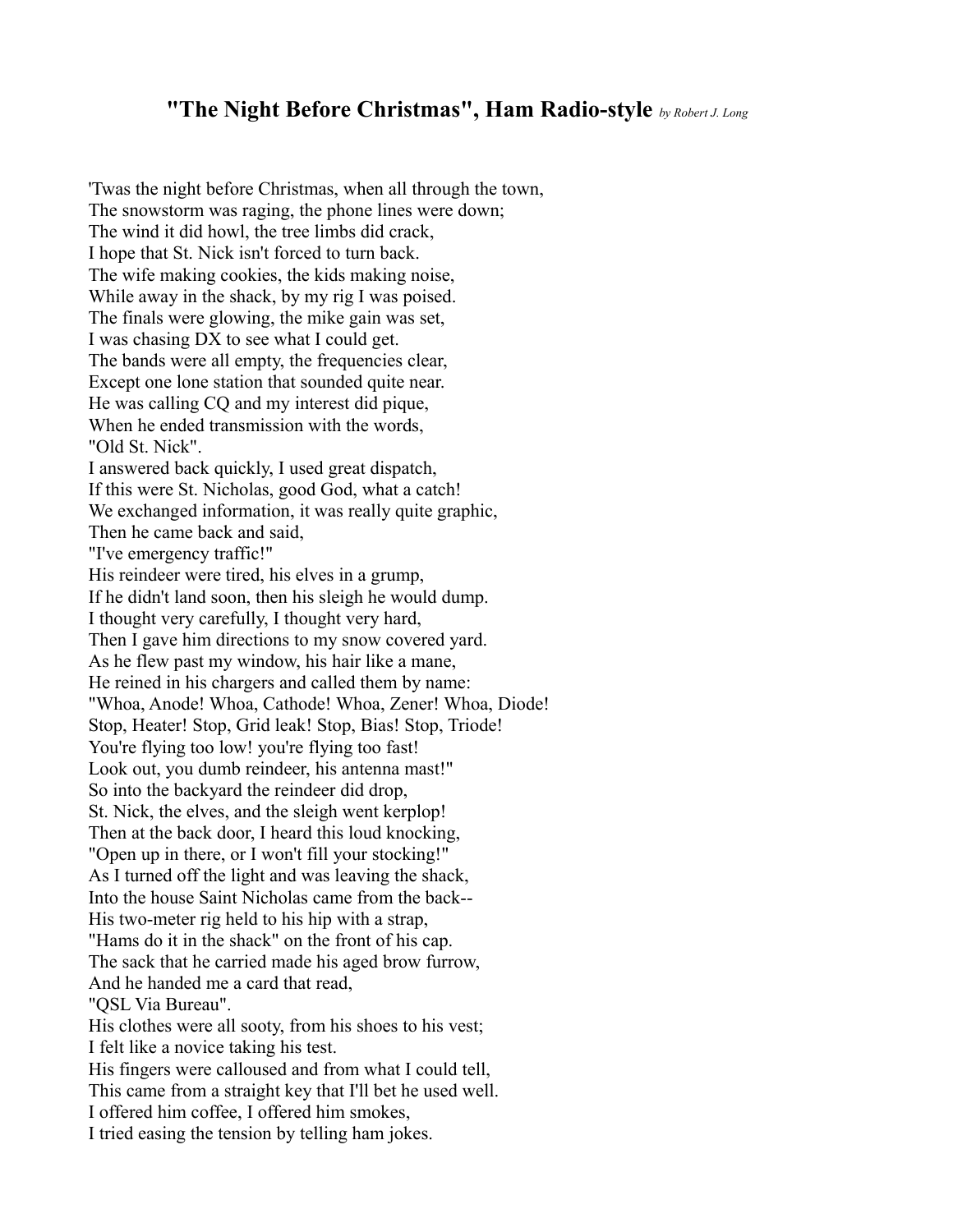Then he nodded his head and raised up his thumb, He smiled like an Elmer, did I ever feel dumb. He grabbed up his sack and went straight for the tree, And placed in it a large present for me. When he finished his work, he stood up, took a bow, Then out the back door to his team he did plow. But I heard him exclaim as he flew o'er the land, "Beware the FCC, friend, we were both out of band!"

Merry Christmas from my house to yours!

# *Rockets over Mt Essex*

On November 19<sup>th</sup>, a Minotaur booster carrying 23 satellites was launched from Wallops Island, Va. The exhaust plume was visible up and down the Eastern Seaboard.

Joe WB3FMT and Frank AC3P were observing the launch from both the Middlesex and Middle River Mt. Essex Observing Stations while coordinating on the 147.24 MHz repeater.

Joe captured a video of the spacecraft en-route to orbit. Here is a frame from the video.



*Arrow points to Minotaur plume*

*Ed Note:*

*Aboard the Minotaur was the first High School CubeSat, TJ3Sat. This satellite operated AFSK crossband. Uplink: 145.98 MHz. Downlink: 437.32 MHz. 1200 bps AFSK.*

*Complete information on the bird can be found at http://www.tjhsst.edu/students/activities/tj3sat/.*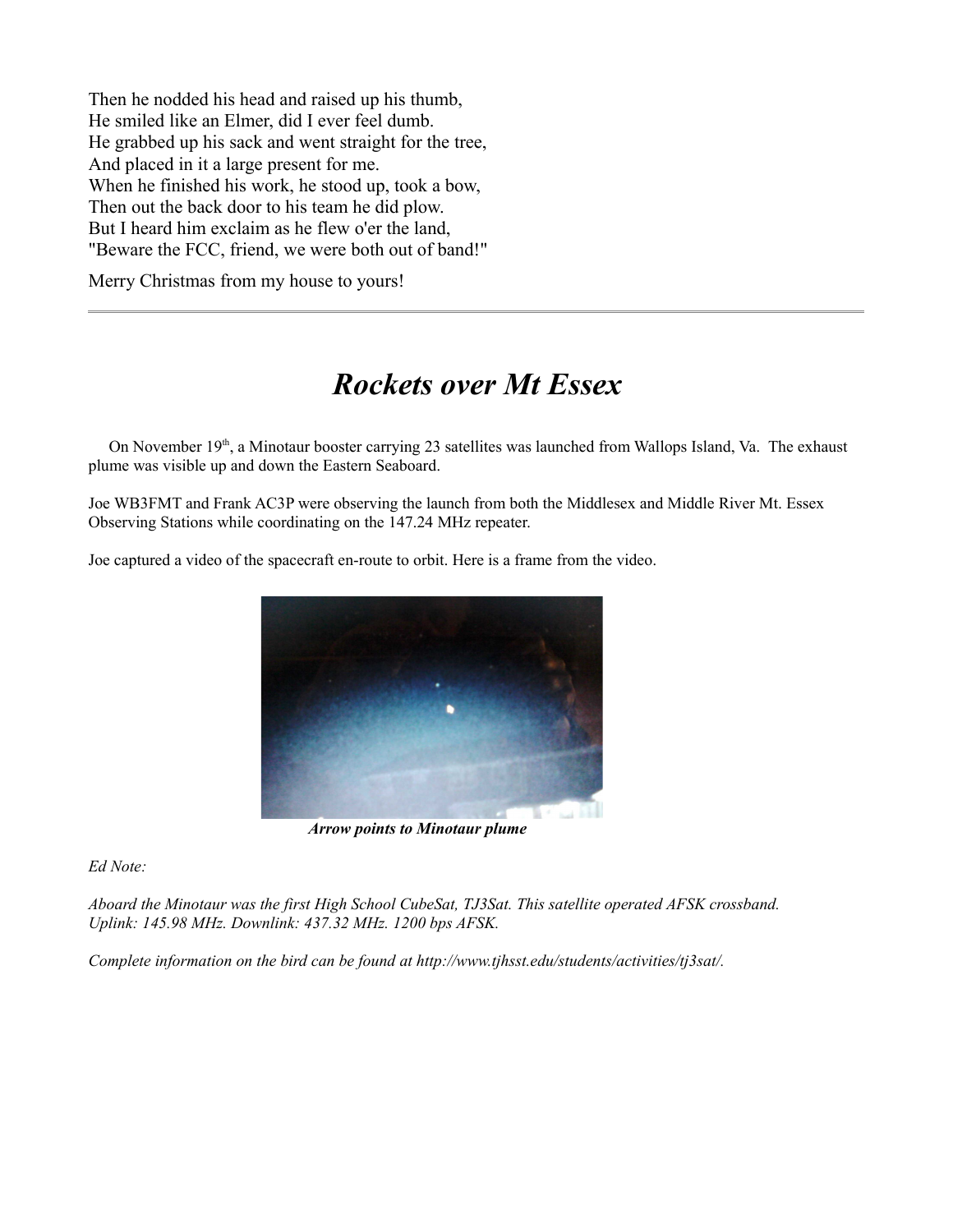# From the Skies over Mt. Essex

### **SKY Events for December 2013**

*Dec 1<sup>st</sup>* -  $17<sup>th</sup>$  – Comet C/2012 S1 ISON visible in the dawn sky. On 12/3 the comet rises at 05:59 EST Sunrise is 07:09 EST. Saturn is 1.3º N of the Moon.

*Dec 2nd - New* Moon.

Dec  $4<sup>th</sup>$  – Earliest end of evening twilight.

Dec  $6<sup>th</sup>$  – Venus at greatest brilliancy Dusk Sky -4.9 mag.

Dec  $7<sup>th</sup>$  – Earliest sunset

Dec. 9th *- First* Quarter Moon

Dec  $13<sup>th</sup>$  – Geminid Meteor shower, look SSE after Moon set. Predictions for a Fair shower up to 100 meteors per hour.

*Dec 17th -* Full Moon "Eccentric Moon" for the Shawnee American Indian tribe and the "Christmas Moon" Traditional Full Moon Names, smallest Full Moon of 2013. 29.30'

Dec  $21<sup>st</sup>$  – Shortest day of the year 9hrs 20mins also, the first day of Winter at 12:11am EST.

Dec  $22<sup>th</sup>$  – Ursid Meteor shower, look N, the Little Dipper, Predictions up to 10 meteors per hour.

Dec. 25<sup>th</sup> - Last Quarter Moon. Merry Christmas

Dec  $27<sup>th</sup>$ - Spica is  $1.1<sup>°</sup>$  S of the Moon

Dec  $28<sup>th</sup>$  – Saturn is  $0.9<sup>°</sup>$  N of the Moon

## **Planet Lookout at mid-Month Sunrise 07:19 EST and Sunset 16:16:44 EST**

**Mercury** – Dawn sky Mag -0.7, size 4.9 arc sec. Illum. 98%

**Venus** - W Sky, Mag -4.9 Size 43.8 Arc sec. Illum. 18%

**Mars**  $-$  Dawn E . Mag  $+1.1$ , size 6.0 arc sec, Illum. 92%

**Jupiter** – Evening W. Mag – 2.6, size 45.8 arc sec

**Saturn -** In dawn sky Mag +0.6size 15.5 arc sec.

**Uranus –** .Eastern sky at sunset. Mag+5.8 size 3.6 arc seconds.

**Neptune -** Western sky at sunset. Mag +7.9 size 2.5arc seconds.

## Hot and cold spots

Global warming, massive storms, ice age it only a matter of time. But time in this case is the problem and maybe the cure? What catastrophic storms will the sun produce? Well we really can't tell, you see we have only been studying the sun for about 400 years on a routine basis. In 1755 we started to record daily sunspot numbers. During that period we have seen a rise and fall in the daily number of sunspots, and we have grouped them into solar cycles of about 11 years. We are currently in solar cycle 24. With a sun that is between 5 and 6 billion years old 267 years of recording is a blip in it's life time. We can only make educated guesses on what it may do. The little ice age 1645 to 1715 there were almost no sunspots, therefore no spots cooler planet?

Weather keeping and forecasting, weather keeping started with the Babylonians in 900B.C., when they kept track of wind directions. But, modern weather keeping did not start until 1846 in Britain and 1849 in the U.S. This is when records were kept on a daily basis. The first modern media weather forecast by radio was made in 1921 by the University of Wisconsin. This gives us 165 years of record keeping for selected parts of the county. With the advent of satellites weather could be seen from above and day and night, ground based NEXRAD radar showers advancing weather within 150 miles of a location. If it's raining west of you, you are properly going to get wet, but will it snow next February 20, 2014...who knows?

Solar cycle, solar storm prediction as well as weather daily forecasting and future predictions is based imparts on past performance. And as one commercial states that is no indication of future gains. Scientists try to make the best guestament, based on the information at the time and past trends or events. But keep in mind that the more data points we have the smoother the circle.

To paraphrase Mark Twain about the Mississippi River ... In the space of 176 years The Mississippi River has shorten itself 242 miles. Therefore in the Old Silurian period the Mississippi River was 1,300,000 miles long... 742 years from now the river will be 1 3/4 miles long. There is something fascinating about science. One gets such wholesome returns of conjectures out of such a trifling investment of facts.